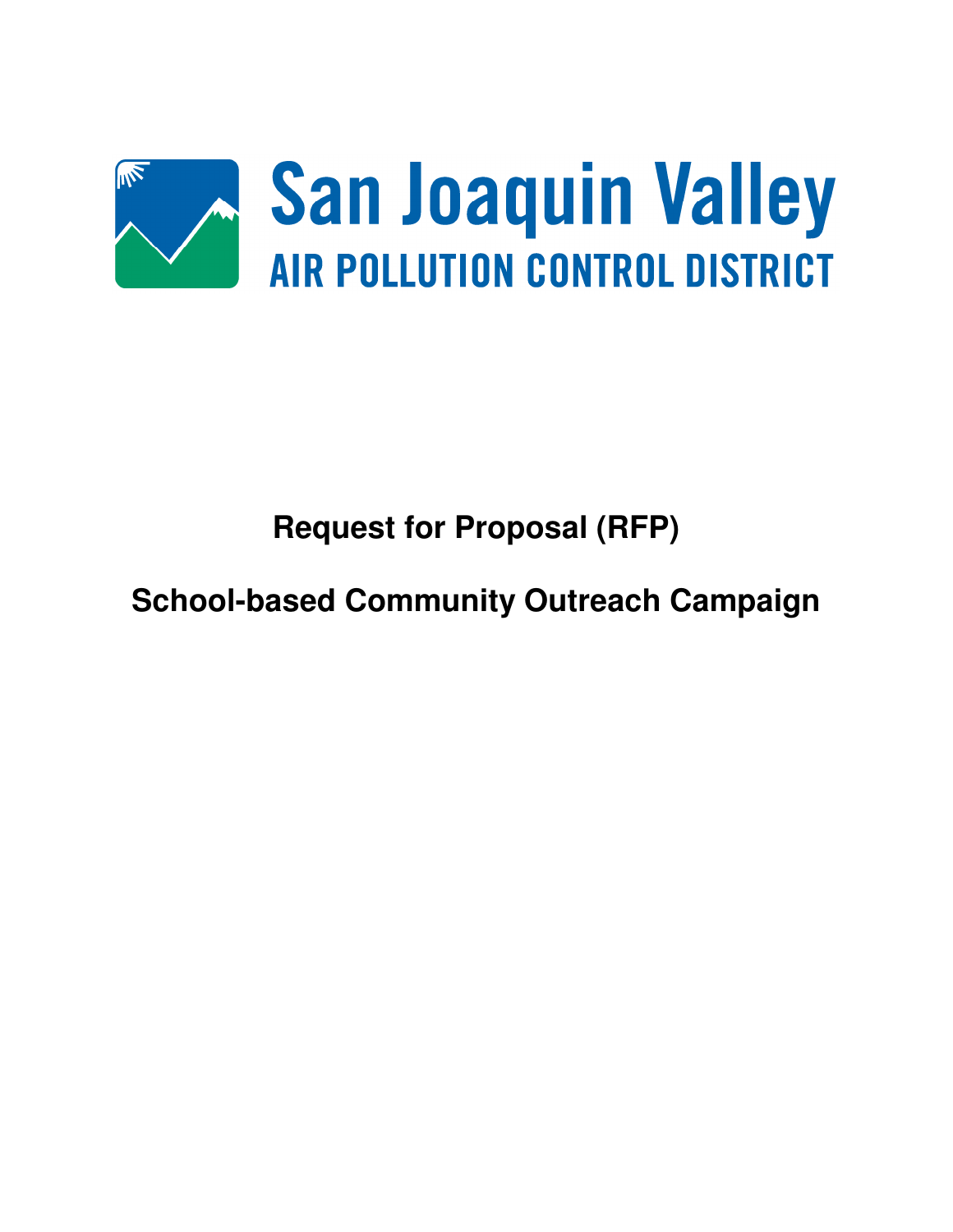# **TABLE OF CONTENTS**

| <b>SECTION I</b>   | <b>INTRODUCTION</b>                |    |
|--------------------|------------------------------------|----|
| <b>SECTION II</b>  | <b>SCHEDULE</b>                    | 5  |
| <b>SECTION III</b> | <b>BACKGROUND</b>                  | 6  |
| <b>SECTION IV</b>  | <b>PROJECT SPECIFICATIONS</b>      | 7  |
| <b>SECTION V</b>   | <b>WRITTEN PROPOSAL CONTENTS</b>   | 8  |
| <b>SECTION VI</b>  | <b>WRITTEN PROPOSAL EVALUATION</b> | 10 |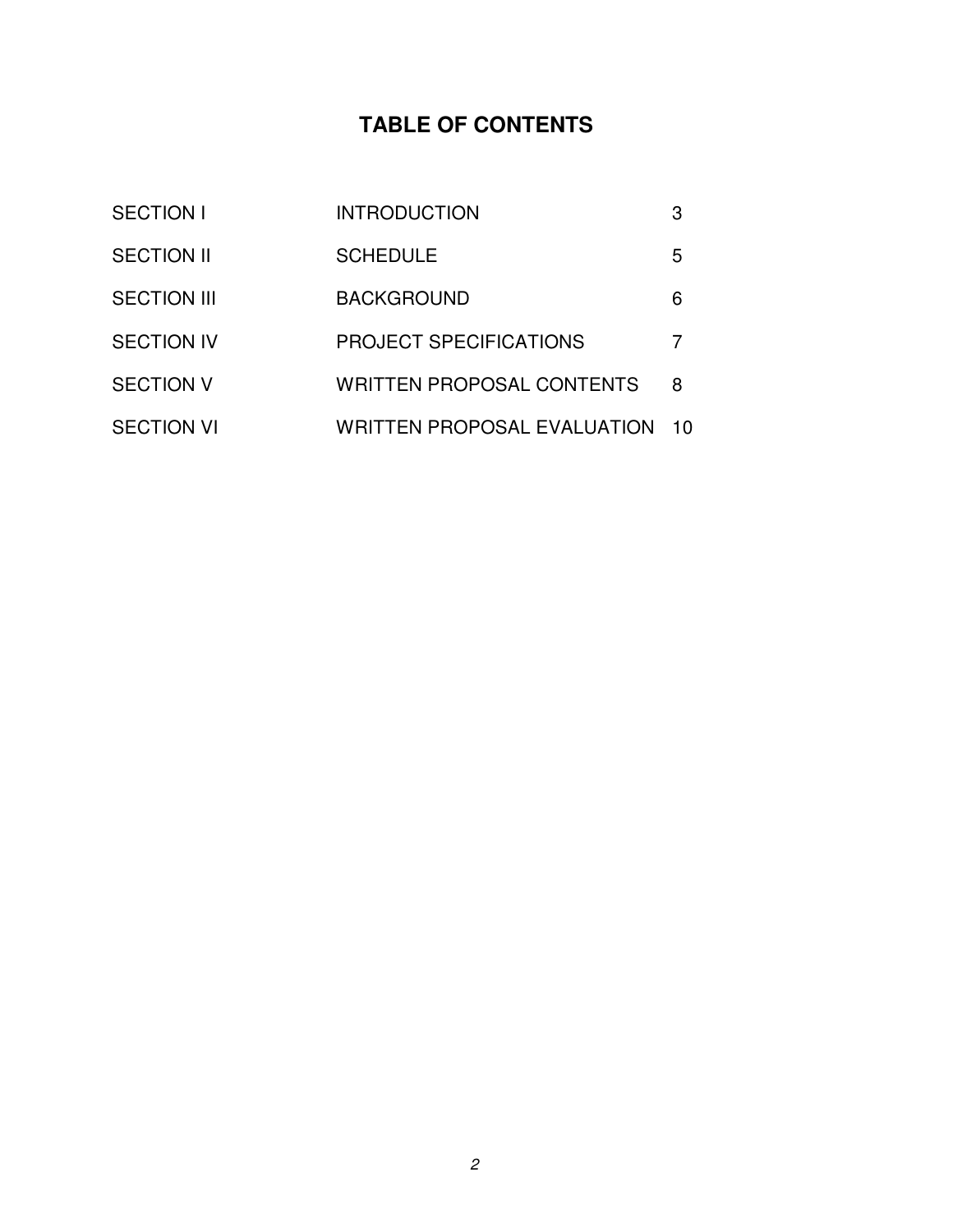### **Section I – Introduction**

Since its formation in March 1992, the San Joaquin Valley Air Pollution Control District has focused on improving air quality through a variety of rules, regulations, incentives and programs in Fresno, Kings, Madera, Merced, San Joaquin, Stanislaus, Tulare and the Valley air basin portion of Kern counties. The Air District's mission -- to protect public health by improving air quality in the San Joaquin Valley -- relies on the public's awareness, understanding and support of the agency and its air-quality improvement programs.

To effectively reach a specific, school-based target group, generate public interest in and support of air-quality improvement programs, and effect meaningful changes in public behavior in and around school campuses, the Air District is investing in comprehensive partnership with a non-government organization (NGO), public or private, to conduct targeted outreach.

The District is committed to providing outreach to all Valley schools. In the past eight years, the District's Governing Board has approved a substantial investment in partnerships that enhance the District outreach and communication to Valley public and private schools. The primary focus of past outreach to schools has been the Air Quality Flag Program and then, more recently, the Real-Time Air Advisory Program (RAAN).

The purpose of this RFP is to secure a partner to conduct outreach to Valley schools in all eight counties of the Valley Air District on five key topics:

- 1. RAAN Program http://www.valleyair.org/Programs/RAAN/raan\_landing.htm
- 2. Air Quality Flag Program http://www.valleyair.org/Programs/FlagProgram/AirQualityFlagProgram\_Idx.htm
- 3. Air Alert Program http://www.valleyair.org/AirAlert/AirAlert\_Landing.htm
- 4. General school-based anti-idling campaign. The District currently does not have a formal school-based anti-idlingcampaign, but an example of such a program can be found http://www.airwatchnw.org/anti-idling-programs/
- 5. Leverage opportunities with Safe Routes to Schools grants http://www.saferoutesinfo.org/

The Air District is not merely looking for a partner to send information to schools. Rather, the District is looking for an organization whose skill set will complement the inhouse abilities of the District team and leverage air quality-appropriate opportunities to further air-quality messages. Additionally, the District is looking for an organization that will both understand and believe in the mission and vision of this agency. The intent of this partnership is to ensure that all Valley schools have opportunities in place for students, parents, administrators, teachers and neighbors to learn about and become engaged in the air-quality improvement process.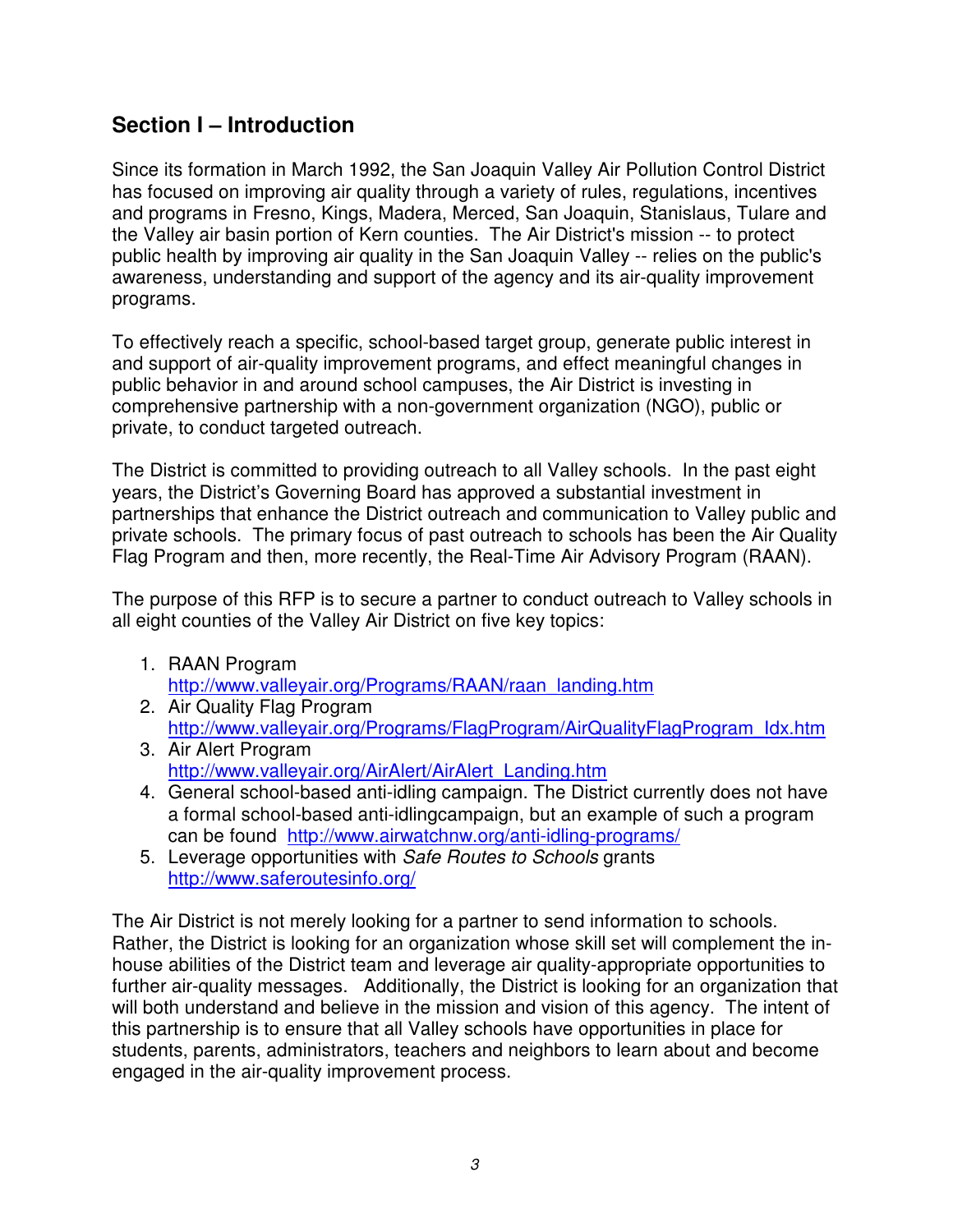Proposals are being solicited from organizations to implement a grassroots outreach and educational campaign for the five topic areas listed above. The campaign and funding parameters are outlined further in this document, yet may be changed prior to contract finalization.

The projected total annual budget allocation for the entire package is up to \$96,000. Furthermore, the contract could possibly be renewed up to four times pending evaluation of performance. An annual increase in funding is possible based on increases in costs and evaluation of performance. **All dollar figures and potential contract renewals require approval from the District's Governing Board through an annual contract approval process and annual budget approval process.**

Organizations throughout the Air District are invited to submit proposals for consideration as outlined in this packet. While it is not required that an agency be located in the Air District, a thorough understanding of the unique qualities of the San Joaquin Valley and the area's air-quality challenges will be an important scoring criteria for this RFP process.

#### **Again, all contracts & budgets are subject to approval by the Air District's Governing Board.**

All questions and inquiries concerning the RFP should be directed to:

Jaime Holt Chief Communications Officer San Joaquin Valley Air Pollution Control District 1990 E. Gettysburg Ave. Fresno, California 93726-0244 Phone (559) 230-5850 Fax (559) 230-6111 e-mail: jaime.holt@valleyair.org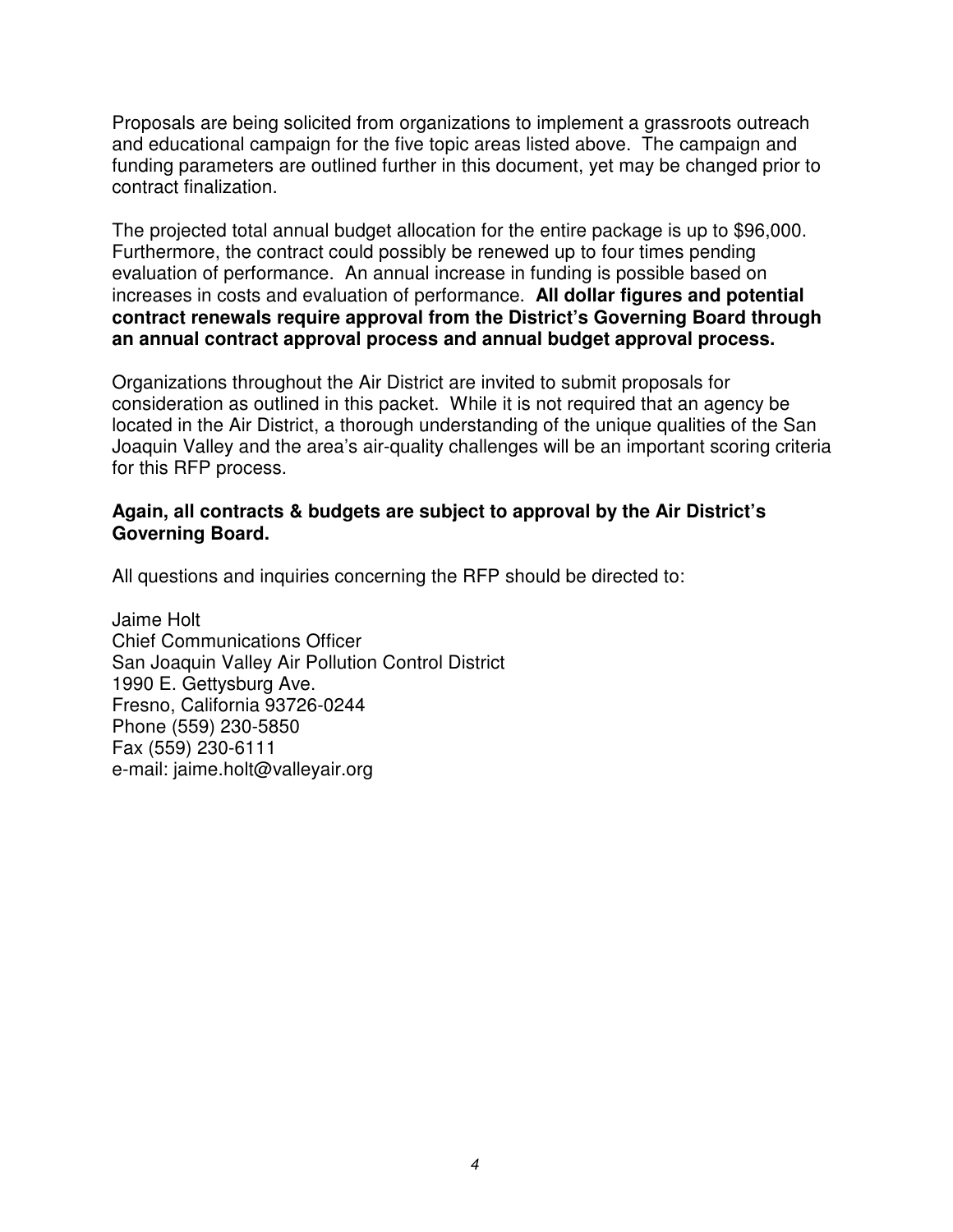## **Section II - Schedule**

| <b>DATE</b>            | <b>EVENT</b>                                                                                                          |
|------------------------|-----------------------------------------------------------------------------------------------------------------------|
| <b>JUNE 28, 2012</b>   | RELEASE OF REQUEST FOR PROPOSAL                                                                                       |
| <b>JULY 23, 2012</b>   | <b>PROPOSAL SUBMISSION DEADLINE</b>                                                                                   |
| JULY 23 - 27, 2012     | PROPOSAL REVIEW BY DISTRICT STAFF                                                                                     |
| <b>AUGUST 1, 2012</b>  | <b>FINAL SELECTIONS ANNOUNCED</b>                                                                                     |
| <b>AUGUST 16, 2012</b> | CONTRACT PRESENTATION TO GOVERNING<br><b>BOARD FOR PUBLIC COMMENTS AND</b><br><b>CONSIDERATION FOR FINAL APPROVAL</b> |
| SEPTEMBER 1, 2012      | PROPOSED CONTRACT START DATE                                                                                          |
| <b>YEAR-ROUND</b>      | DEVELOP AND IMPLEMENT SCHOOL-BASED<br><b>OUTREACH</b>                                                                 |
| <b>JUNE 30, 2013</b>   | CONTRACT END DATE (potential for four annual<br>renewals)                                                             |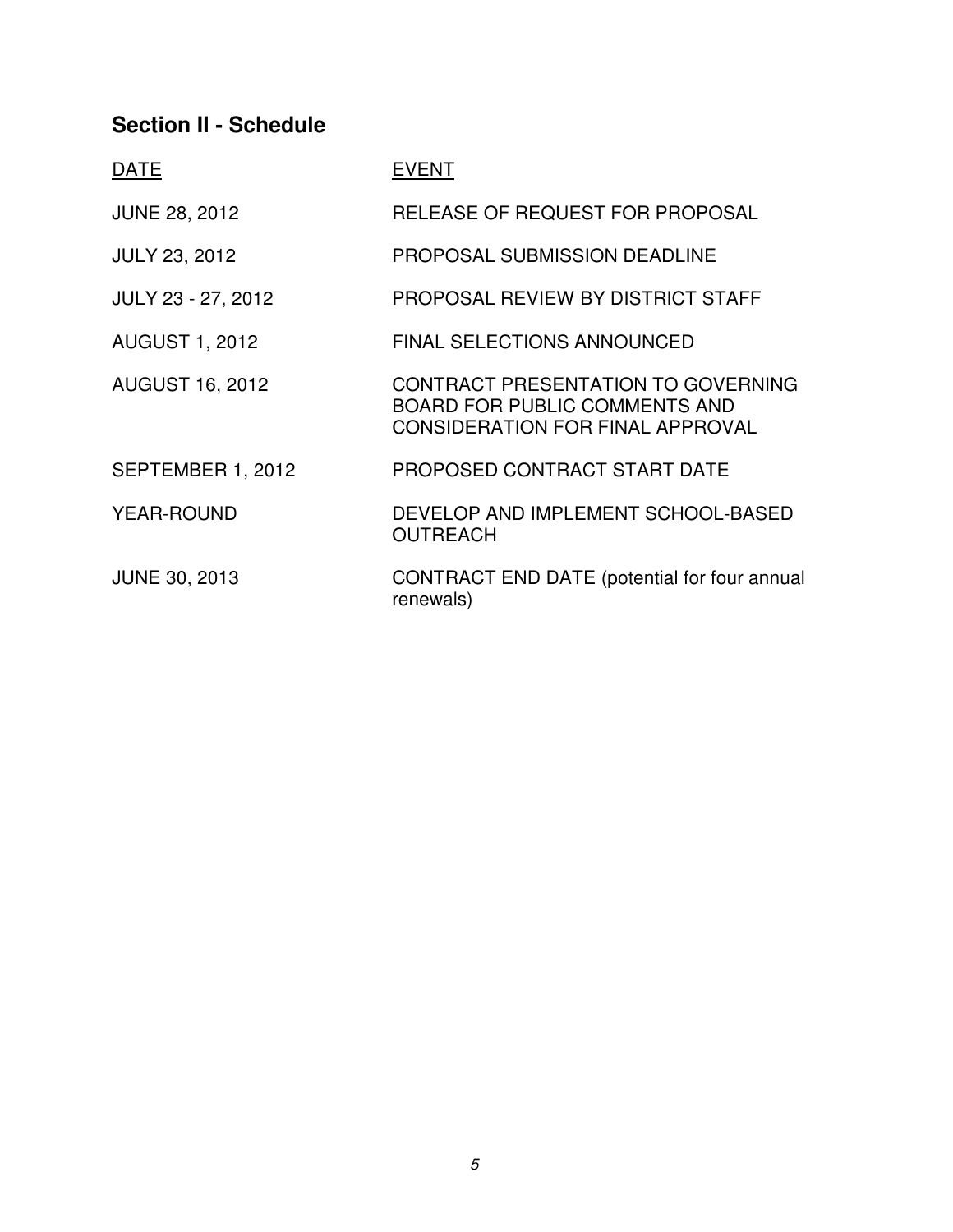#### **Section III – Background**

The San Joaquin Valley air basin struggles with attainment issues for two primary pollutants: ozone, which is generally a summertime problem; and particulate matter (PM), which is generally a problem during fall and winter. Accordingly, the Air District has supplemented its regulatory authority with a robust outreach program aimed at creating behavior change and a growing number of incentives programs to voluntarily reduce these pollutants. The District conducts a variety of specific outreach aimed at educating the public on forecasted and current air quality levels. The purpose of these programs is to assist the public in making healthy decisions regarding outdoor activities and to link high pollution levels with individual behavior.

Since its formation, the District has developed more than 500 rules and amendments, which have reduced emissions from stationary sources – the District's sole regulatory authority – 75 percent. However, vehicle use – including passenger vehicle idling at schools throughout the Valley – accounts for about 80 percent of the air basin's current overall pollution problems. (For more detail about the District's accomplishments and challenges, visit www.valleyair.org.)

The District also, in 2008, retired its longtime Spare the Air summertime, voluntary emission-reduction program, and unveiled Healthy Air Living, a year-round, broadbased program, which has also expanded to include regulatory measures. The Healthy Air Living program is focused on having individuals make real, tangible behavior changes every day to improve air quality in the San Joaquin Valley. A key part of the Healthy Air Living campaign is educating the public on air-quality levels through the Air Quality Flag Program and the RAAN Program (see links on page 3 for details).

The purpose of this Request for Proposals is to select a qualified partner to assist the District in conducting air-quality outreach to schools.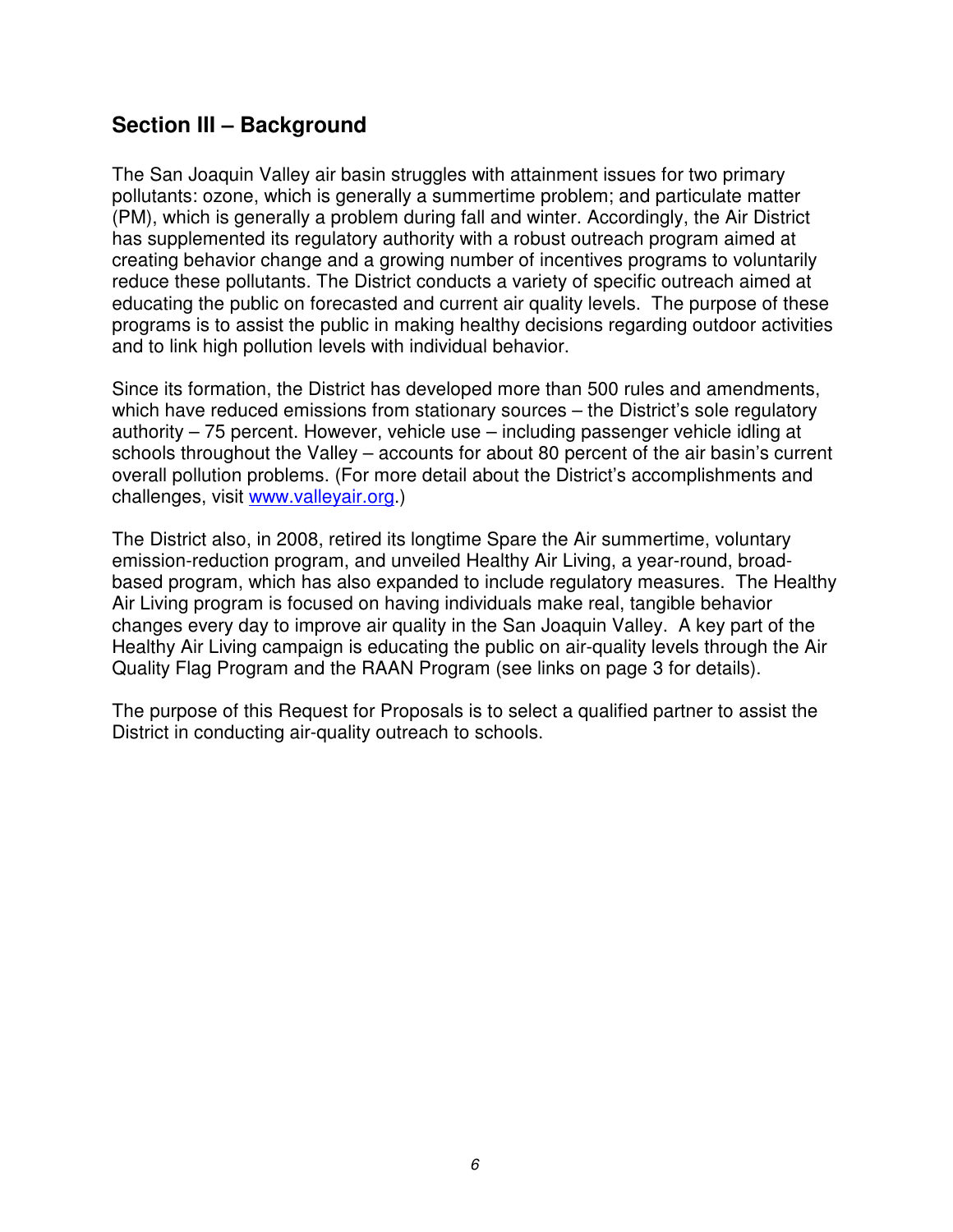### **Section IV – Project Specifications**

This Request for Proposal process includes one written component, which will be judged based on criteria outlined below. We anticipate the initial contract budget to be approximately \$96,000. The budget will be used to conduct as much outreach as possible to schools in the Valley on the key focus areas of the partnership. Additionally, the outreach needs to be equitable across the eight counties of the San Joaquin Valley air basin. The District will pay for flags, posters, brochures and magnets, yet all additional costs must be outlined in the proposal budget.

Please note that budget may change and is contingent on approval from the District's Governing Board.

The chosen organization will be required to develop and implement comprehensive outreach to Valley schools with the intent of engaging them in the following programs (in order of importance):

- 1. RAAN Program
- 2. Air Quality Flag Program
- 3. Air Alert Program
- 4. Anti-Idling Campaign
- 5. Safe Routes to Schools

If approved by the Governing Board, the term of the contract will be for approximately one school year, from September 1, 2012 to June 30, 2013. The contract will include an option for four annual renewals, each for approximately 10 months to align with standard school years.

An authorized representative from the contracting organization must be available for project meetings throughout the life of the contract. The project meetings will be held at the Air District office in Fresno and, on occasion, may be conference-call meetings. The meetings will be set as needed throughout the year and held with the Air District's OC team to discuss, develop, review, edit and revise the strategies for the school outreach. The District will not reimburse the agency for travel associated with these types of meetings.

All outreach strategies must be submitted for review by Air District staff and management. The Air District reserves final approval rights for any strategy being used to promote District messages or programs. It should be noted that any District program, campaign, message or other outreach product created in partnership prior to or during this contract, cannot be copyrighted or trademarked.

Upon notification of the project award, the selected organization will need to furnish the Air District with written proof of workers' compensation and liability insurance. Additional insurance requirements may be outlined in the contractual agreement.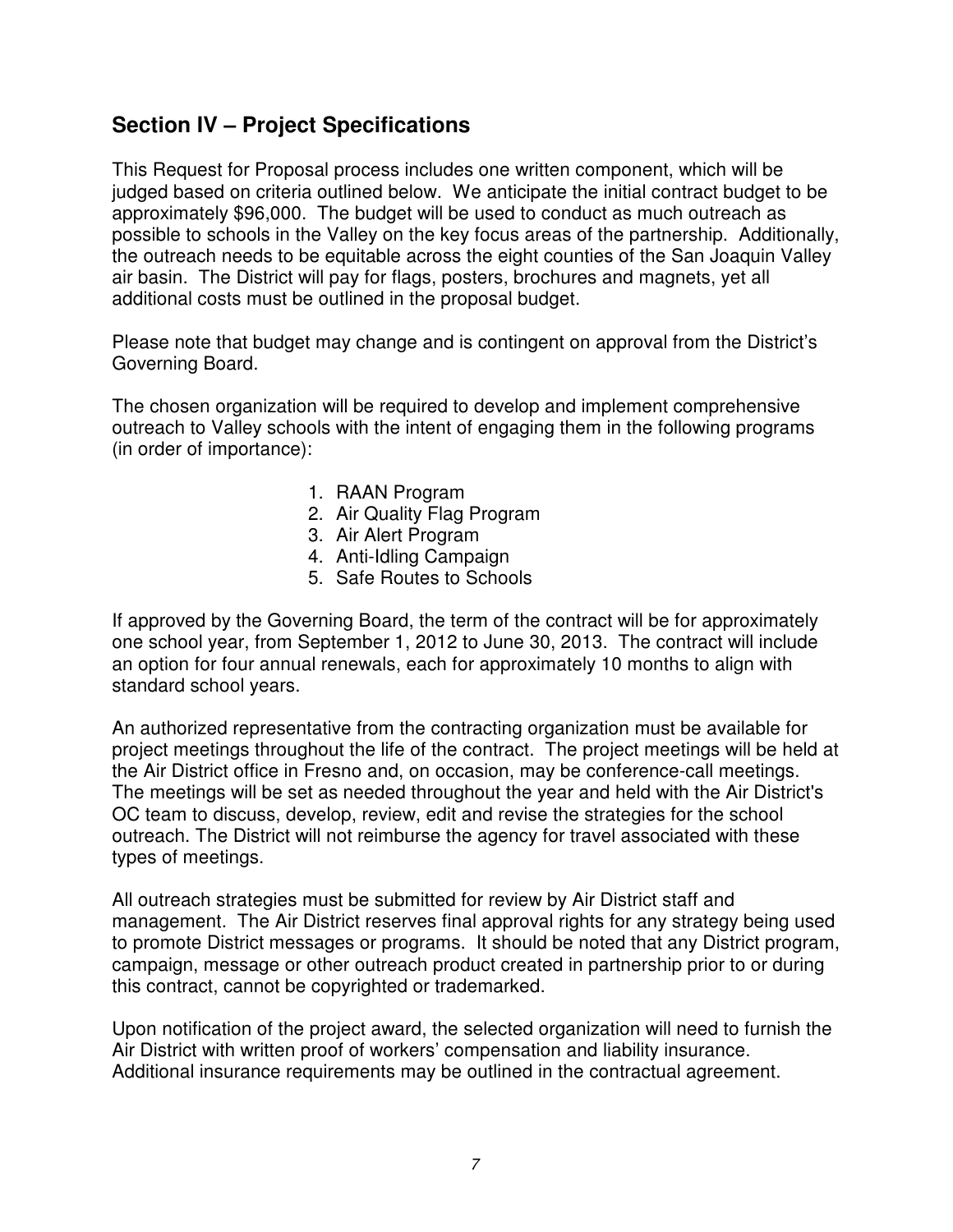## **Section V - Written Proposal Contents**

All proposals must follow the format outlined below, and all of the requested information must be supplied in a proposal packet and received in the Air District Central Office, 1990 E. Gettysburg Ave., Fresno, CA., 93726 by 5 p.m. on Monday, July 23, 2012. Incomplete proposals or proposals arriving after the deadline will be automatically disqualified from consideration. **No exceptions or extensions will be granted.** 

Written proposals may not exceed 11 sheets of paper including the cover letter. This means paper 8.5 X 11 inches and printed on both sides, therefore total printed pages can be 22. An original plus four copies must be provided for the review panel.

#### **Targeted County/Region Outreach**

While the District hopes to contract with an organization that can conduct school outreach in all eight counties of the District, staff also understands that there may be smaller organizations that are better suited to conducting outreach in a specific county or region. For this reason, we are allowing organizations to submit a smaller proposal focusing on a certain county or region. Be aware that in sub-sections "D" and "F" below, these types of organizations will need to outline details of this targeted approach.

All proposal packets must contain the following:

- A. Cover Letter: Include the name, address, telephone number, email and signature of the person authorized to commit the organization to the terms specified in the proposal.
- B. Summary of Qualifications: Provide a description of the organization's capabilities:
	- 1. Number of years in operation.
	- 2. Brief description of the key staff's professional experience (highlight educational, environmental or government experience), the address of their office and their role or management level in the organization.
	- 3. Address the District's high level of expectations regarding:
		- a. Understanding of air-quality issues in the Valley,
		- b. Understanding of health effects of poor air quality,
		- c. Buy-in with the District's overall mission, vision and core values,
		- d. Knowledge of the educational community in the Valley,
		- e. Budget management expertise,
		- f. Unique qualities of public agency, and
		- g. Timely turnarounds.
	- 4. Detail any existing educational partnerships or relationships that might be beneficial for this outreach program. (10 points)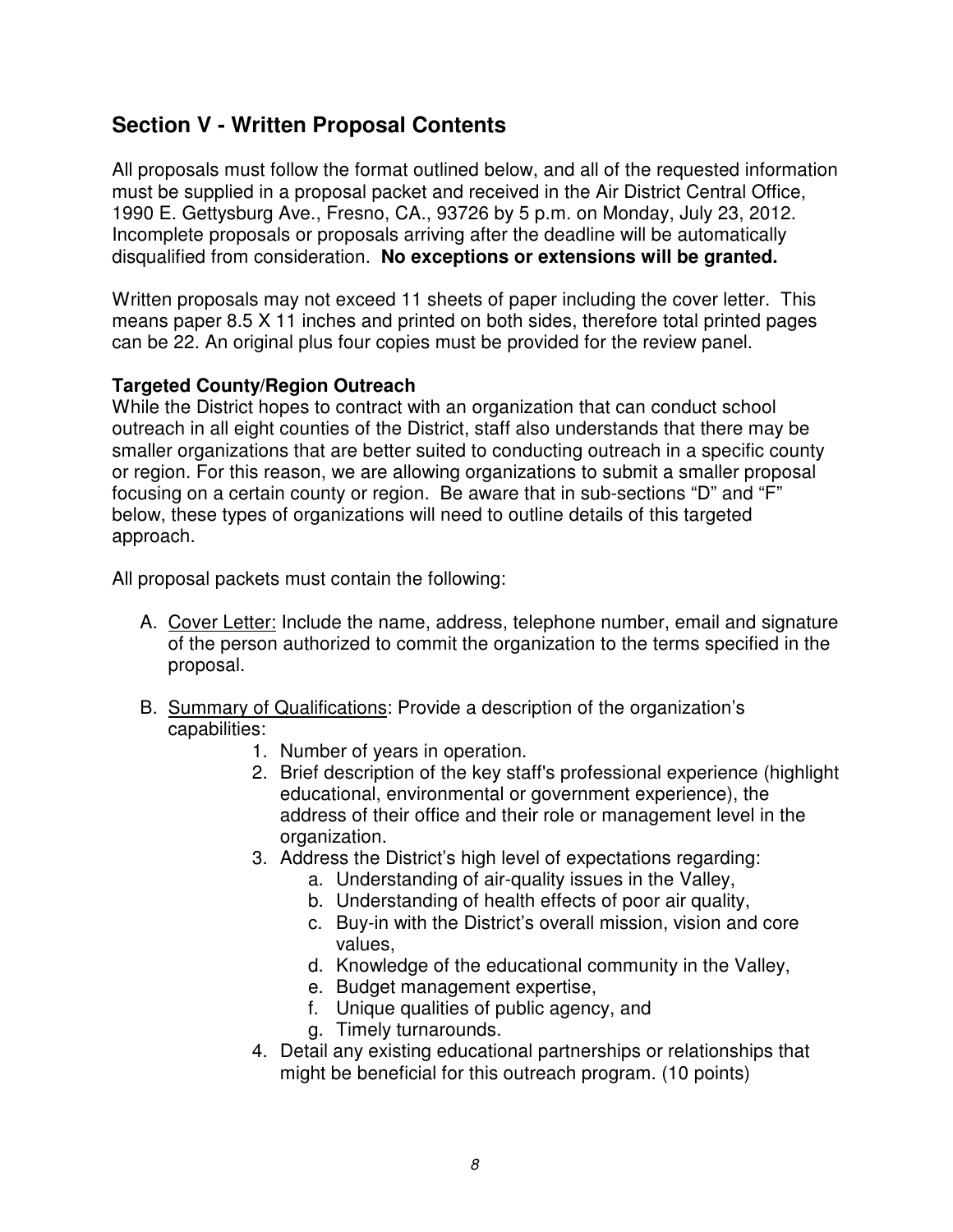- C. Strategy to engage Valley schools, public and private: Explain your organization's ability to build relationships and trust with school districts, administrators, teachers, students, coaches, parents and other stakeholders. (20 points)
- D. Explain equitable resource allocation to efficiently reach all eight counties of the District: Outline how your agency plans to equitably conduct outreach in all eight counties of the District and how your agency will allocate resources to ensure this equitable distribution of funds. (15 points)
	- a. Targeted County/Region Outreach: If submitting this level of proposal, please use this section to outline the regional area of focus your organization is interested in and justify why this targeted strategy is beneficial.
- E. Knowledge of five key focus areas and strategy to ensure schools are receiving all messages: The District intends for this partnership to have a primary goal of enrolling schools in the RAAN and Flag programs; a secondary goal to engage schools in the Air Alert Program and the Anti-Idling messages; and a tertiary goal to leverage any Safe Routes to Schools programs as appropriate. Please explain how your agency plans to achieve these three goals.(20 points)
- F. Budget allocation: Provide a detailed budget outlining the allocation of \$96,000 in funding on a per-county and per-school basis. Make sure that all expenditures are accounted for and be as detailed as possible. Be aware that the District, using the \$96,000 budget, is hoping to reach as many schools as possible and enroll, engage or reacquaint them in all five focus areas. (25 points)
	- a. Targeted County/Region Outreach: If submitting this level of proposal, please use this section to outline your proposed funding level for your target area. Please be aware, targeted county/region outreach will only be funded at a fraction of the overall district-wide \$96,000 budget. Please justify your proposed funding level knowing that other counties or regions will also need equitable funding.
- G. Record management and accountability: The District hopes to have a very comprehensive understanding and accounting of all outreach conducted to schools. Provide a description and or example of how records will be maintained and how detailed information will be communicated to the District. It is the intent of the District for a tracking spreadsheet to be kept with details regarding:
	- 1. School including address and contact information.
	- 2. Meeting dates and times.
	- 3. Key school contacts individuals with emails and phone numbers.
	- 4. Level of school commitments to District goals,
		- a. Are they enrolled in RAAN?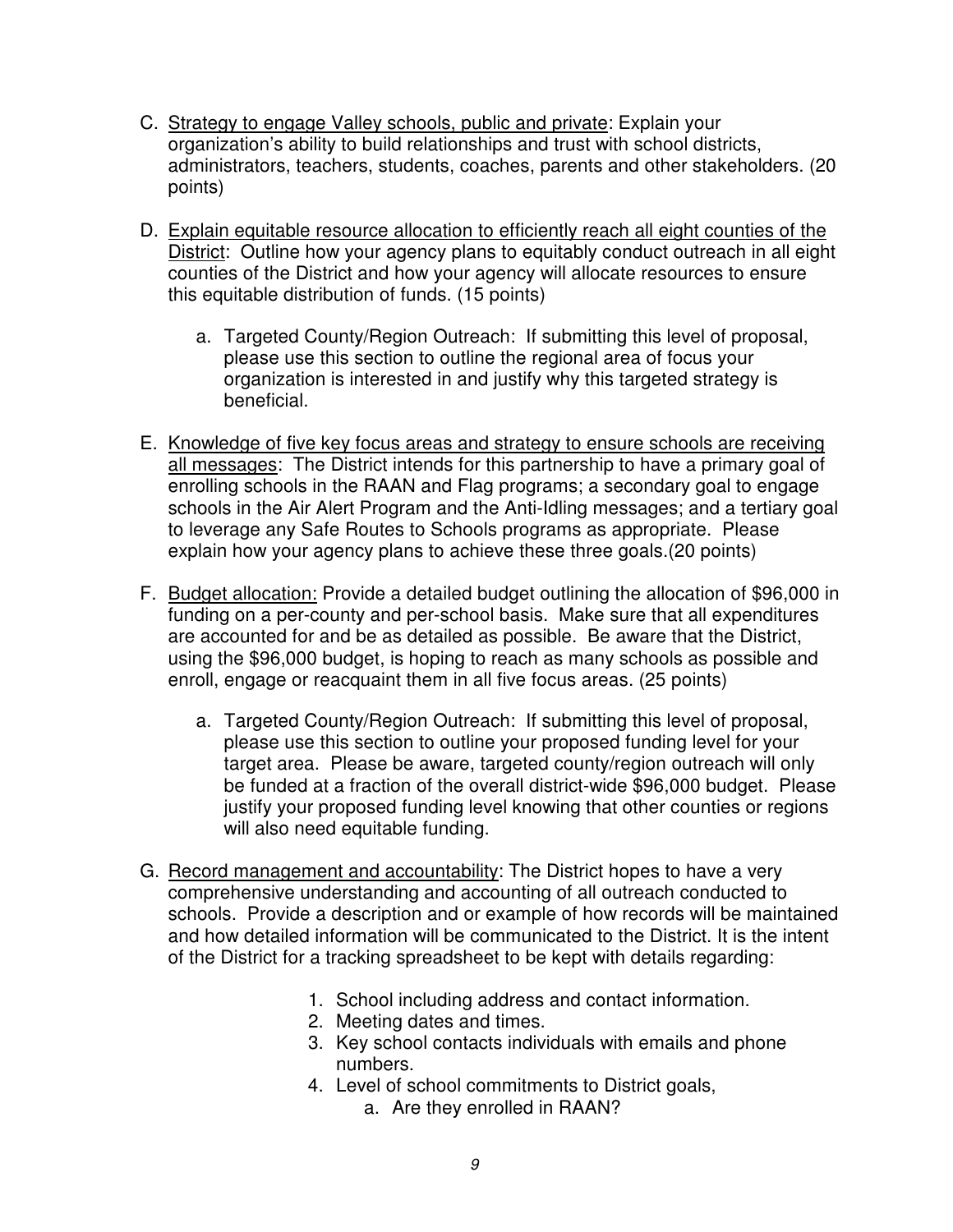- b. Are they running the Flag Program?
	- i. When did they receive flags?
- c. Are they taking steps to communicate Air Alerts? What steps?
- d. Are they promoting anti-idling? How?
- e. Are they leveraging Safe Routes to Schools grants? How?
- 5. Additional comments regarding schools commitment to air quality.

This is the deliverable product that the District will require to distribute funds under the contract. (10 points)